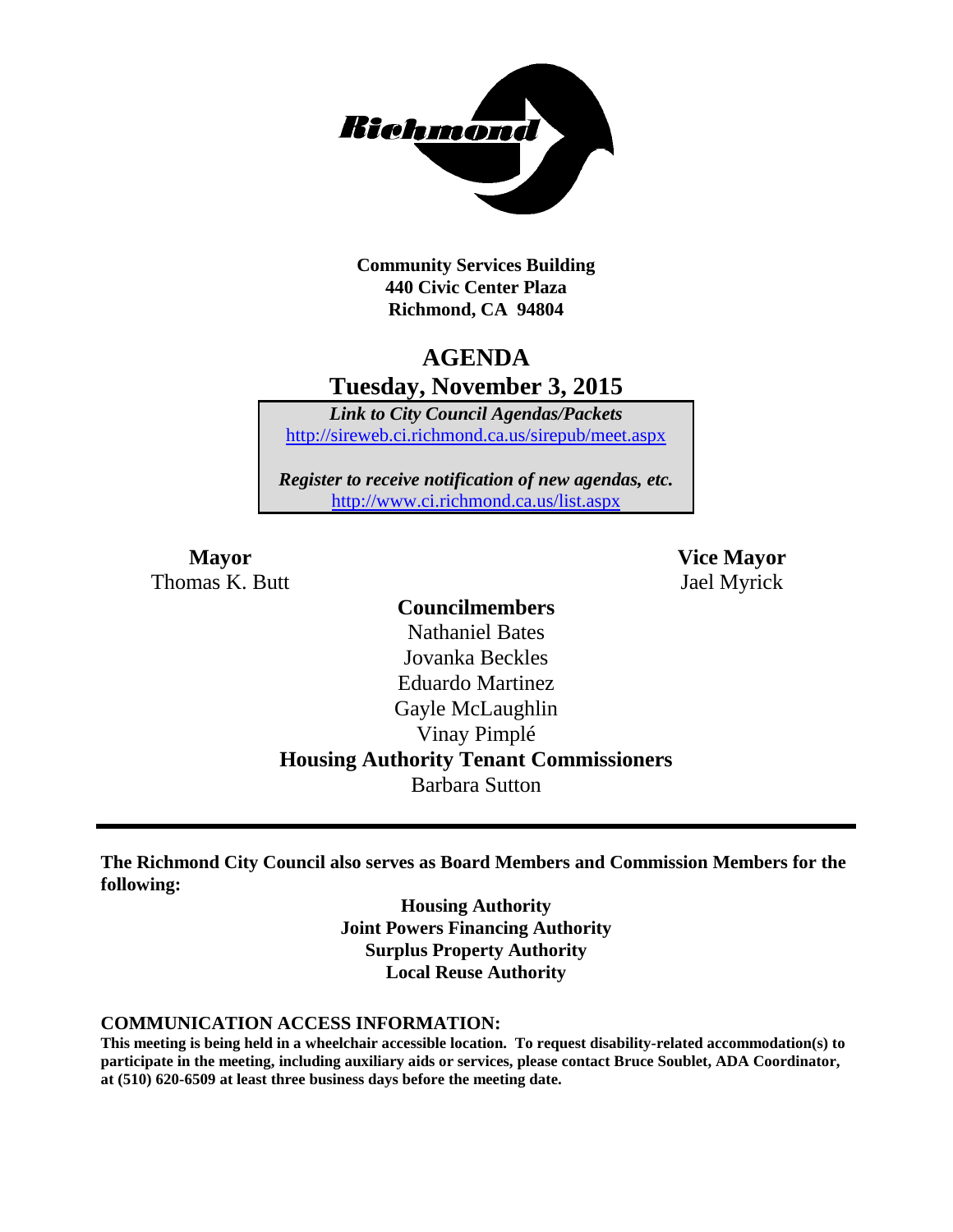# **MEETING PROCEDURES**

The City of Richmond encourages community participation at its City Council meetings and has established procedures that are intended to accommodate public input in a timely and time-sensitive way. As a courtesy to all members of the public who wish to participate in City Council meetings, please observe the following procedures:

**PUBLIC COMMENT ON AGENDA ITEMS:** Anyone who desires to address the City Council on items appearing on the agenda must complete and file a pink speaker's card with the City Clerk **prior** to the City Council's consideration of the item. Once the City Clerk has announced the item, no person shall be permitted to speak on the item other than those persons who have submitted their names to the City Clerk. Your name will be called when the item is announced for discussion. **Each speaker will be allowed TWO (2) MINUTES to address the City Council on NON-PUBLIC HEARING items listed on the agenda.**

**OPEN FORUM FOR PUBLIC COMMENT:** Individuals who would like to address the City Council on matters not listed on the agenda or on items remaining on the consent calendar may do so under Open Forum. All speakers must complete and file a pink speaker's card with the City Clerk **prior** to the commencement of Open Forum. The amount of time allotted to individual speakers shall be determined based on the number of persons requesting to speak during this item. **The time allocation for each speaker will be as follows:** 15 or fewer speakers, a maximum of 2 minutes; 16 to 24 speakers, a maximum of 1 and one-half minutes; and 25 or more speakers, a maximum of 1 minute.

#### **SPEAKERS ARE REQUESTED TO OCCUPY THE RESERVED SEATS IN THE FRONT ROW BEHIND THE SPEAKER'S PODIUM AS THEIR NAME IS ANNOUNCED BY THE CITY CLERK.**

**CONSENT CALENDAR:** Consent Calendar items are considered routine and will be enacted, approved or adopted by one motion unless a request for removal for discussion or explanation is received from the audience or the City Council. A member of the audience requesting to remove an item from the Consent Calendar must first complete a speaker's card and discuss the item with a City staff person who has knowledge of the subject material, prior to filing the card with the City Clerk and **prior** to the City Council's consideration of Agenda Review. An item removed from the Consent Calendar may be placed anywhere on the agenda following the City Council's agenda review.

**CONDUCT AT MEETINGS:** Richmond City Council meetings are limited public forums during which the City strives to provide an open, safe atmosphere and promote robust public debate. Members of the public, however, must comply with state law, as well as the City's laws and procedures and may not actually disrupt the orderly conduct of these meetings. The public, for example, may not shout or use amplifying devices, must submit comment cards and speak during their allotted time, may not create a physical disturbance, may not speak on matters unrelated to issues within the jurisdiction of the City Council or the agenda item at hand, and may not cause immediate threats to public safety.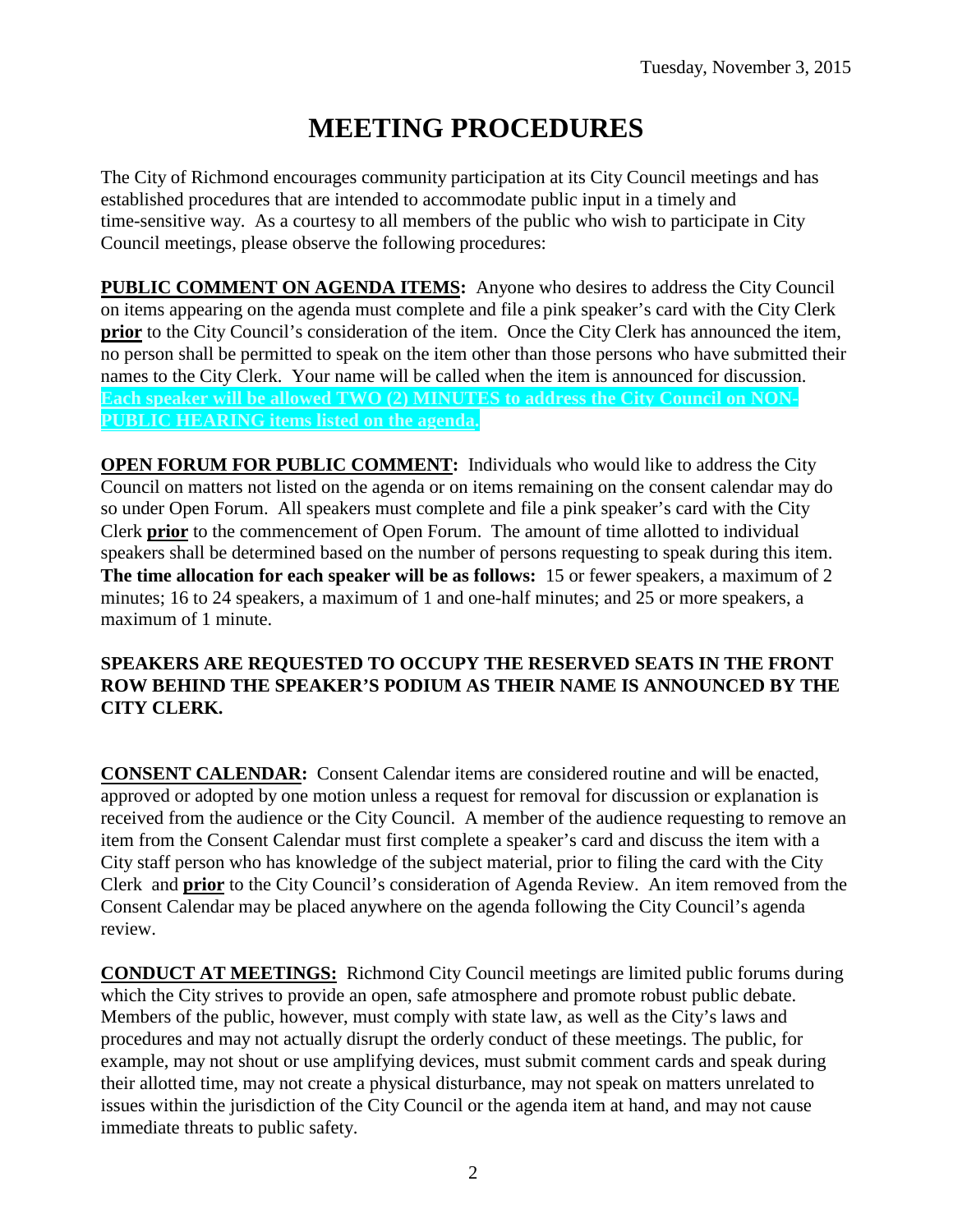**CITY HARASSMENT POLICY:** The City invites public comment and critique about its operations, including comment about the performance of its public officials and employees, at the public meetings of the City Council and boards and commissions. However, discriminatory or harassing comments about or in the presence of City employees, even comments by third parties, may create a hostile work environment, if severe or pervasive. The City prohibits harassment against an applicant, employee, or contractor on the basis of race, religious creed, color, national origin, ancestry, physical disability, medical condition, mental disability, marital status, sex (including pregnancy, childbirth, and related medical conditions), sexual orientation, gender identity, age or veteran status, or any other characteristic protected by federal, state or local law. In order to acknowledge the public's right to comment on City operations at public meetings, which could include comments that violate the City's harassment policy if such comments do not cause an actual disruption under the Council Rules and Procedures, while taking reasonable steps to protect City employees from discrimination and harassment, City Boards and Commissions shall adhere to the following procedures. If any person makes a harassing remark at a public meeting that violates the above City policy prohibiting harassment, the presiding officer of the meeting may, at the conclusion of the speaker's remarks and allotted time: (a) remind the public that the City's Policy Regarding Harassment of its Employees is contained in the written posted agenda; and (b) state that comments in violation of City policy are not condoned by the City and will play no role in City decisions. If any person makes a harassing remark at a public meeting that violates the above City policy, any City employee in the room who is offended by remarks violating the City's policy is excused from attendance at the meeting. No City employee is compelled to remain in attendance where it appears likely that speakers will make further harassing comments. If an employee leaves a City meeting for this reason, the presiding officer may send a designee to notify any offended employee who has left the meeting when those comments are likely concluded so that the employee may return to the meeting. The presiding officer may remind an employee or any council or board or commission member that he or she may leave the meeting if a remark violating the City's harassment policy is made. These procedures supplement the Council Rules and Procedures relating to disruption of orderly conduct at Council meetings.

Any law enforcement officer on duty or whose service is commanded by the presiding officer shall be Sergeant-at-Arms of the Council meetings. He/she, or they, shall carry out all orders and instructions given by the presiding officer for the purpose of maintaining order and decorum at the Council meetings (City Council Rules of Procedure and Order Section III F, RMC Section 2.12.030).

**\*\*\*\*\*\*\*\*\*\*\*\*\*\*\*\*\*\*\*\*\*\*\*\*\*\*\*\*\*\*\*\*\*\*\*\*\*\*\*\*\*\*\*\*\*\*\*\*\*\*\*\*\*\*\*\*\*\***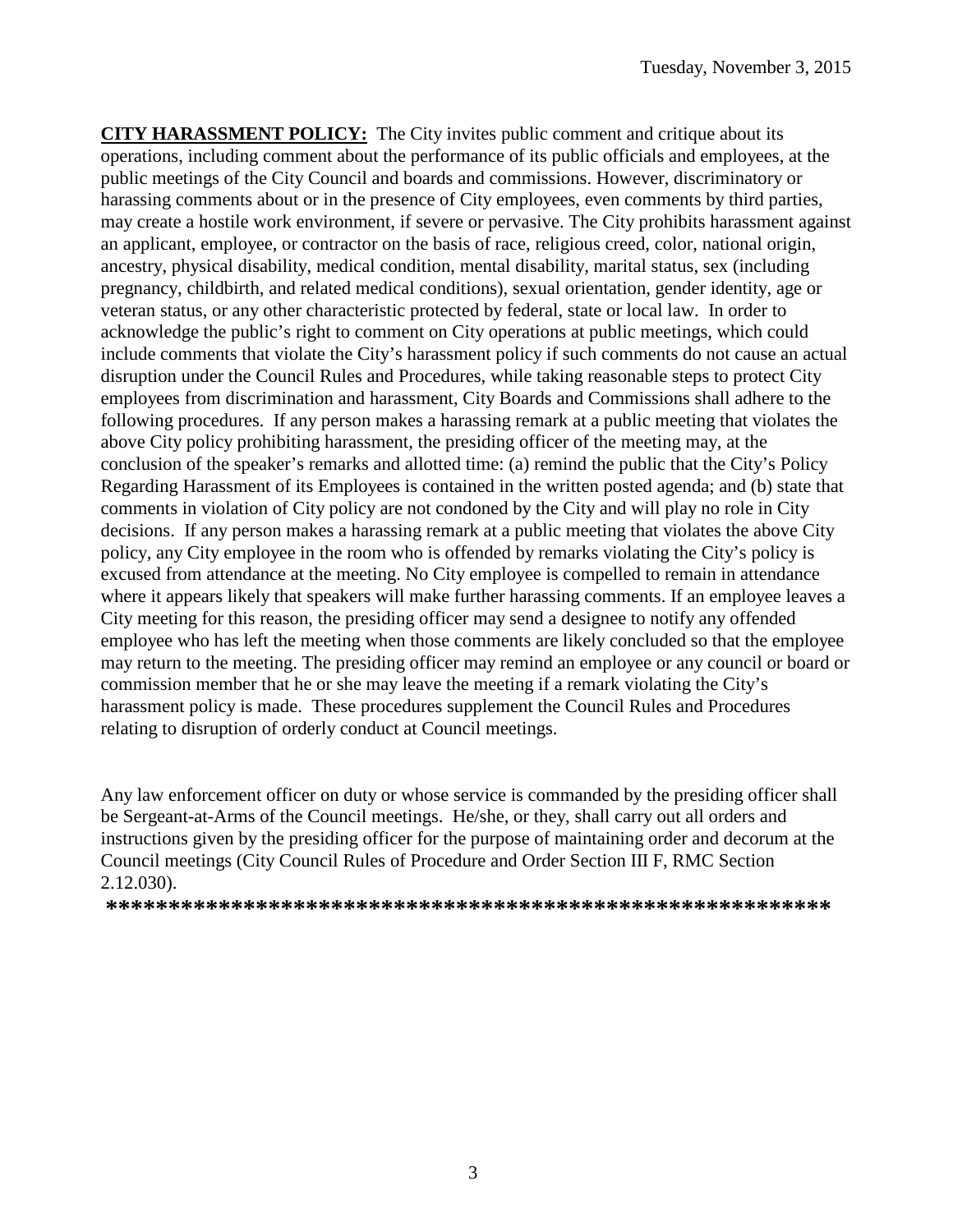# **OPEN SESSION TO HEAR PUBLIC COMMENT ON CLOSED SESSION ITEMS**

5:00 p.m.

- **A. ROLL CALL**
- **B. PUBLIC COMMENT**

#### **C. ADJOURN TO CLOSED SESSION**

## **CLOSED SESSION**

Shimada Room of the Community Services Building

#### **A. CITY COUNCIL**

**A-1.** LIABILITY CLAIMS -(Government Code Section 54956.9):

Martin vs. City of Richmond

Zeiden vs. City of Richmond

Chalk vs. City of Richmond

#### **A-2.** PUBLIC EMPLOYEE PERFORMANCE EVALUATION (Government Code Section 54957.6):

City Manager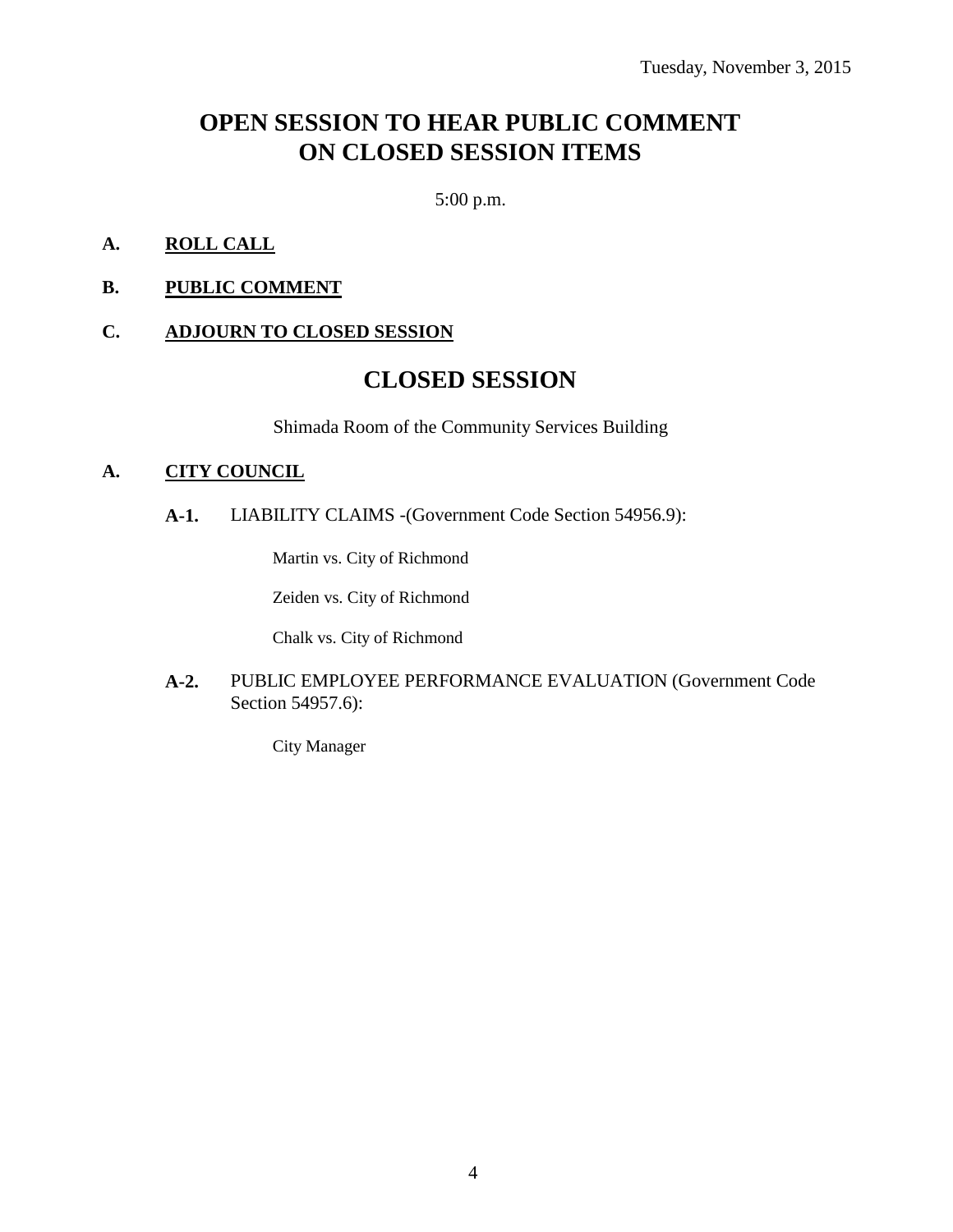# **REGULAR MEETING OF THE RICHMOND CITY COUNCIL**

6:30 p.m.

#### **A. PLEDGE TO THE FLAG**

- **B. ROLL CALL**
- **C. STATEMENT OF CONFLICT OF INTEREST**
- **D. AGENDA REVIEW**

#### **E. PRESENTATIONS, PROCLAMATIONS, AND COMMENDATIONS**

**E-1.** PROCLAMATION honoring Veterans Day in Richmond and acknowledging the engaging work of Veterans Resource Program, a non-profit organization in Richmond (Mayor Tom Butt 620-6503; Councilmember Nat Bates 620-6743).

#### **F. REPORT FROM THE CITY ATTORNEY OF FINAL DECISIONS MADE DURING CLOSED SESSION**

#### **G. REPORT FROM THE CITY MANAGER**

#### **H. OPEN FORUM FOR PUBLIC COMMENT**

#### **I. CITY COUNCIL CONSENT CALENDAR**

- **I-1.** APPROVE an emergency contract with NEMA Construction to complete Americans with Disabilities Act (ADA)-related concrete floor improvements at the Richmond Swim Center in an amount not to exceed \$11,900 - Public Works Department (Yader A. Bermudez 774-6300).
- **I-2.** APPROVE an agreement with Manson Construction Company to complete maintenance dredging at Port of Richmond Terminal 2 for an amount not to exceed \$1,263,000 - Port Department (Jim Matzorkis 215-4600).
- **I-3.** APPROVE an amendment to the contract with The Glen Price Group to develop proposal content, drafts, and attachments necessary to submit final copies of grant applications to various agencies and organizations by the agreed upon target dates. The amended contract term will be March 1, 2014, through December 31, 2016. The contract amount will be increased by \$50,000 for a total contract amount not to exceed \$105,000 - Employment and Training Department (Sal Vaca 307-8023).
- **I-4.** APPROVE the minutes of the regular City Council meetings held Tuesday, October 6 and October 20, 2015 - City Clerk's Office (Pamela Christian 620- 6513).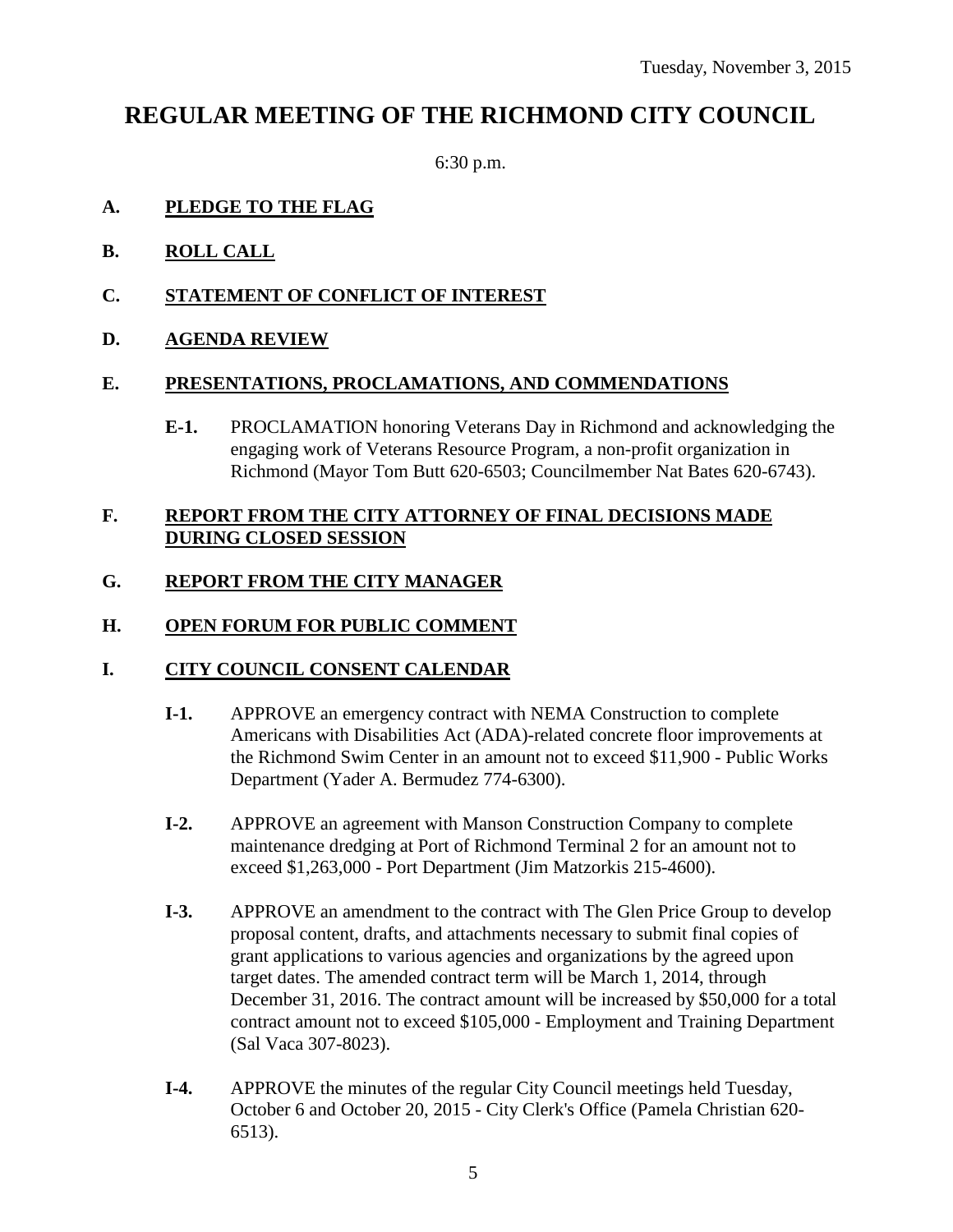- **I-5.** ADOPT an ordinance (second reading) rezoning the Baywalk Mixed-Use Development site from M-1, Industrial/Office Flex to PA, Planned Area District - Planning and Building Services Department (Richard Mitchell 620-6706).
- **I-6.** AUTHORIZE Assistant Chief Allwyn Brown to travel to Edinburg, Scotland on November 10 through 14, 2015, to attend a conference with Police Scotland to learn about their innovative approaches in reducing police use of force, with travel/lodging expenses paid entirely by the Police Executive Research Forum (PERF) - Police Department (Chief Chris Magnus 621-1802).
- **I-7.** ADOPT a resolution authorizing the city manager to execute a Letter of Agreement between the City of Richmond and Veolia Water North America for the operation and maintenance of the recently-constructed wet weather storage facility at the wastewater treatment plant for a period not to exceed six (6) months, or until such time the City and Veolia can negotiate a contract amendment, whichever is sooner, in an amount not to exceed \$23,446 per month - Utilities Department (Ryan Smith 620-5486).
- **I-8.** APPROVE the following appointments and re-appointments: Commission on Aging: Rev. Frances K. Moulton, new appointment, Seat #12, Term Expiring May 19, 2017; Design Review Board: Ray Welter, re-appointment, seat #6, Term Expiring March 17, 2017, Meredith Benz, new appointment, seat #7, term expiring March 17, 2017, Tom Leader, new appointment, seat #5, term expiring March 17, 2017; Economic Development Commission: Burgundie Spears, new appointment, seat #10, term expiring March 30, 2018; Library Commission: David Duer, new appointment, seat #3, term expiring July 1, 2018, Chloe Mosqueda, re-appointment, seat #1, term expiring July 1, 2018, Suzanne Gordon, new appointment, seat #4, term expiring July 1, 2018, Cordell Hindler, new appointment, seat #5, term expiring July 1, 2018; Police Commission: Felix Hunziker, re-appointment, seat #5, Term Expiring November 1, 2018, Bea Roberson, re-appointment, seat #7, term expiring November 1, 2018, Oscar Garcia, new appointment, seat #8, term expiring November 1, 2018; Public Art Advisory Committee: Linda Kalin, new appointment, seat #4, term expiring January 31, 2019, Jessica Parker, new appointment, seat #5, term expiring January 31, 2019; Recreation and Parks Commission: Pardip Saini, reappointment, seat #6, term expiring October 26, 2018 - Mayor Tom Butt (620- 6503).
- **I-9.** AUTHORIZE Mayor Tom Butt to attend COP21, the United Nations Conference on Climate Change in Paris, France - Mayor Tom Butt (620-6503).
- **I-10.** ADOPT a resolution authorizing placement of liens and special assessments for unpaid garbage collection service fees on County property tax records - Finance Department (Belinda Warner/Antonio Banuelos 620-6741).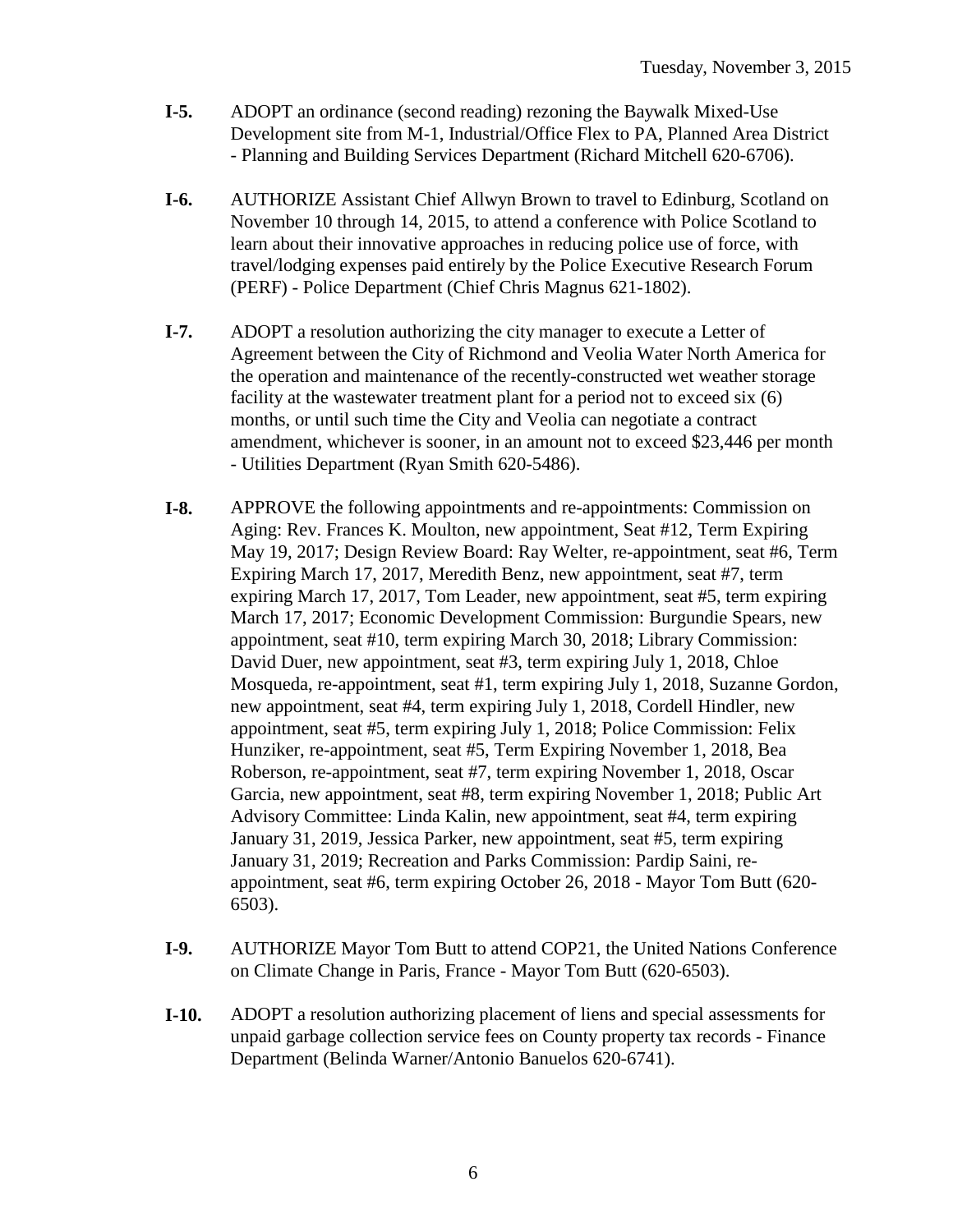**I-11.** ADOPT a resolution changing the name of the "Richmond Workforce Investment Board" to the "Richmond Workforce Development Board" as required by the Workforce Innovation and Opportunity Act of 2014, and adopting the Richmond Workforce Development Board Bylaws to reflect changes in the federal law - Employment and Training Department (Sal Vaca 307-8023).

### **J. PUBLIC HEARINGS**

**J-1. CONTINUED TO December 15, 2015 –** (1) UPHOLD the Design Review Board's approval of the Hilltop Apartment Project by denying the appeal, and reaffirming the Board's findings and statements identified in the July 22, 2015, staff report and grant the Design Review Permit; or (2) MODIFY the Design Review Board's approval and provide direction to prepare findings and statements for approving the project subject to any proposed modifications and approve the Design Review Permit; or (3) REVERSE the Design Review Board's approval by upholding the appeal and provide direction to prepare findings and statements for project denial - Planning and Building Services Department (Richard Mitchell 307-8159).

### **K. ORDINANCES**

**K-1.** ADOPT an ordinance (second reading) amending the contract between the California Public Employees' Retirement System and the Richmond City Council to allow classic local safety members in Richmond Fire Management Association (RFMA), International Association of Fire Fighters, Local 188 (Local 188) and Richmond Police Management Association (RPMA) to contribute an additional 1%, for a total of 3%, towards their retirement costs - Human Resources Management Department (Lisa Stephenson 620-6600).

### **L. COUNCIL AS A WHOLE**

- **L-1.** RECEIVE a presentation from John F. Kennedy High School students and teachers regarding the Information Technology Academy and how the city and community members can support their overall success - Vice Mayor Jael Myrick (620-6636). **This item was continued from the October 27, 2015, meeting.**
- **L-2.** APPROVE Richmond Compassionate Care Collective's ("RCCC") request for a sixty (60) day extension of time to commence operations, pursuant to Richmond Municipal Code ("RMC") section 7.102.030C, provided that RCCC resumes payment of quarterly regulatory permit fees - Police Department (Chief Chris Magnus 621-1802). **This item was continued from the October 20, 2015, meeting.**